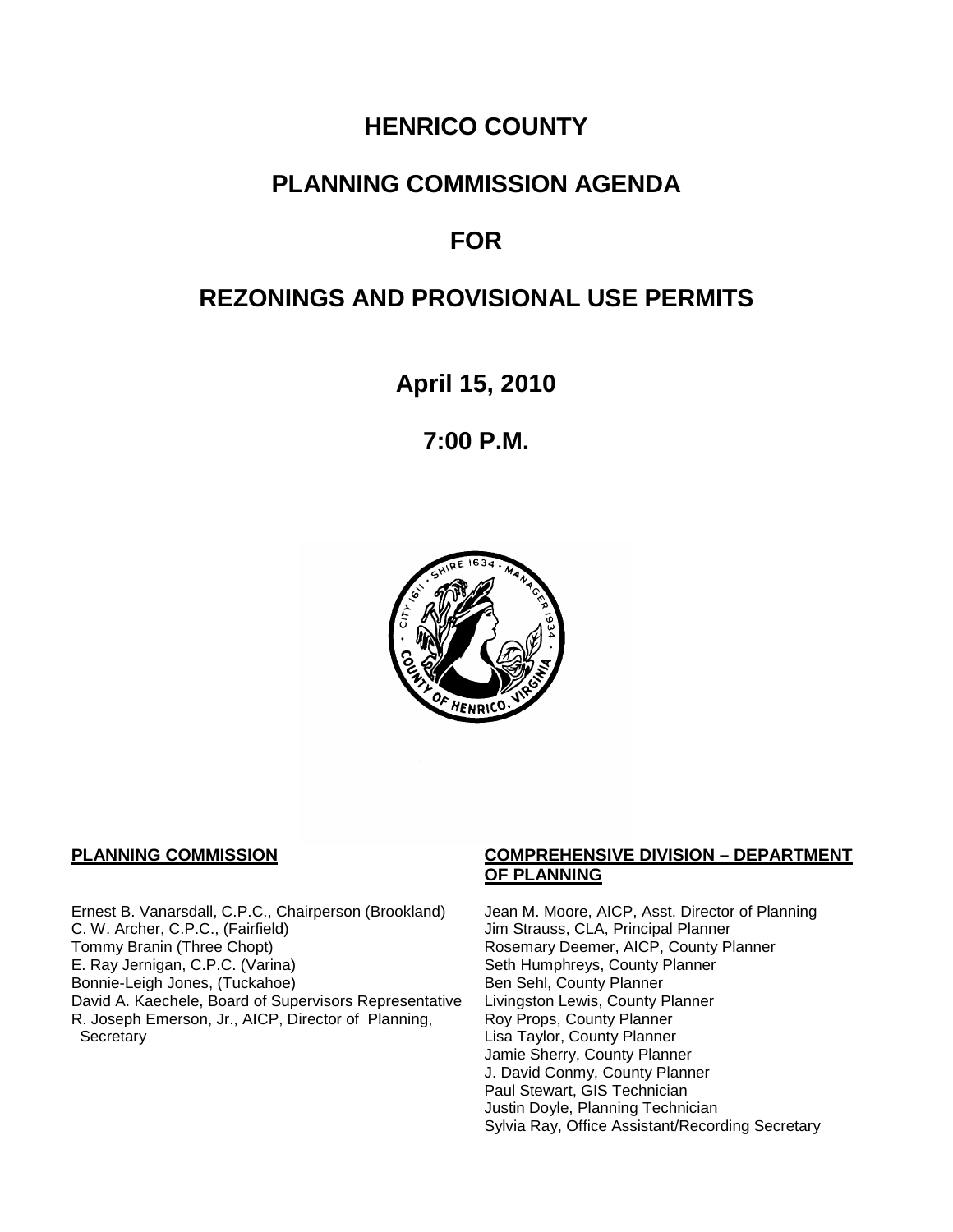## **PLANNING COMMISSION REZONING MEETING FINAL AGENDA APRIL 15, 2010**

**BEGINNING AT 5:30 P.M.**

**DINNER AND WORK SESSION:** Innsbrook Area Land Use Study in County Manager's Conference Room.

**BEGINNING AT 7:00 P.M.**

**WELCOME:**

**PLEDGE OF ALLEGIANCE:**

**RECOGNITION OF NEWS MEDIA:**

**CALL TO ORDER:**

**REQUESTS FOR WITHDRAWALS AND DEFERRALS: (0); (1)**

**REQUESTS FOR EXPEDITED ITEMS: (0)**

**CASES TO BE HEARD: (0)**

**FAIRFIELD:** None.

**THREE CHOPT:** None.

**TUCKAHOE:** None.

## **BROOKLAND:**

*(Deferred from the March 11, 2009 Meeting)*

**C-6C-10 Carol LeRoy for Kneading Therapy, Inc.:** Request to amend proffered conditions accepted with Rezoning Case C-36C-92 on Parcel 755-758-3580, located at the southeast intersection of Springfield Road (State Route 157) and Huron Avenue. The applicant proposes to amend Proffer 1(a) related to landscaped buffers, amend Proffer 5(a) related to permitted uses, and amend Proffer 6 related to hours of service.